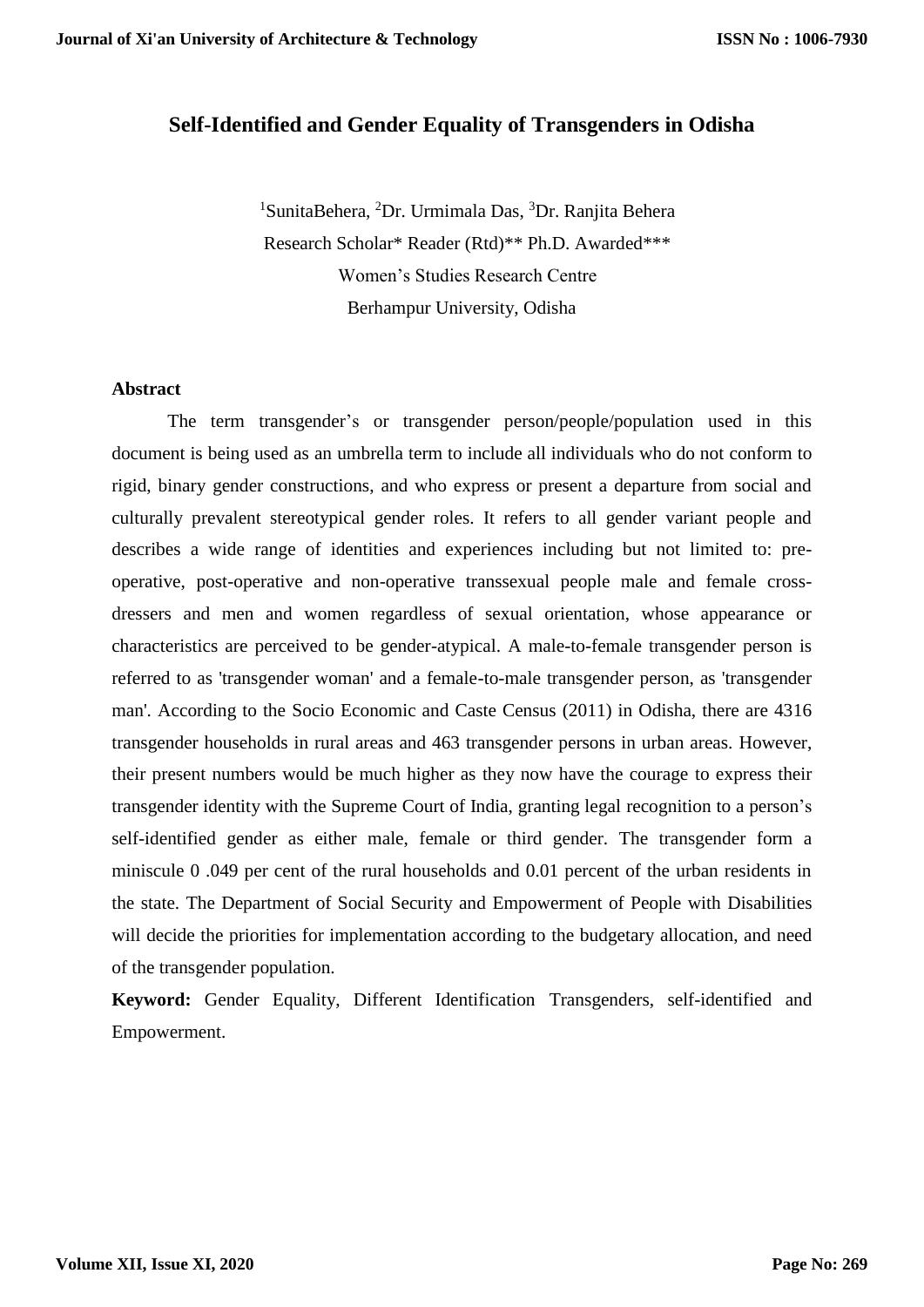#### **Introduction**

Transgender is an umbrella term for persons whose gender identity, gender expression, or behavior does not conform to that typically associated with the sex to which they were assigned at birth. Gender identity refers to a person's internal sense of being male, female, or something else; gender expression refers to the way a person communicates gender identity to others through behavior, clothing, hairstyles, voice, or body characteristics. "Trans" is sometimes used as shorthand for "transgender." While transgender is generally a good term to use, not everyone whose appearance or behavior is gender nonconforming will identify as a transgender person. The ways in which transgender people are talked about in popular culture, academia, and science are constantly changing, particularly as individuals' awareness, knowledge, and openness about transgender people and their experiences grow.

Sex is assigned at birth, refers to one's biological status as either male or female, and is associated primarily with physical attributes such as chromosomes, hormone prevalence, and external and internal anatomy. Gender refers to the socially constructed roles, behaviors, activities, and attributes that a given society considers appropriate for boys and men or girls and women. These influence the ways people act, interact, and feel about themselves. While aspects of biological sex are similar across different cultures, aspects of gender may differ. Various conditions that lead to atypical development of physical sex characteristics are collectively referred to as intersex conditions. **<sup>1</sup>**

Equality doesn't mean treating everyone identically. In order to have equal access to goods and services, facilities, job and learning opportunities etc., some people may need extra help. Over 60 per cent of boys and girls who express gender variant behaviors at school are bullied by their classmates. A quarter complain of having been bullied by their teachers. This results in low self-esteem and a failure to learn. When young trans people enter further education institutions, they may be apprehensive that the problems of bullying and social isolation will continue. Many trans people, of all ages, self-exclude because of their fears of being bullied and harassed. Research shows that a provider with a clear trans-supportive policy attracts trans learners. Robust diversity policies will ensure that everyone is treated with respect, dignity and fairness allowing young trans people to have the opportunity to be well integrated socially, and more likely to reach their potential.**<sup>2</sup>**

## **Gender identity**

Gender identity the psychological identification of oneself, usually as a boy/man or as a girl or woman. There is a presumption that this sense of identity will evolve along binary lines and be consistent with the sex appearance. However, not everyone will wish to be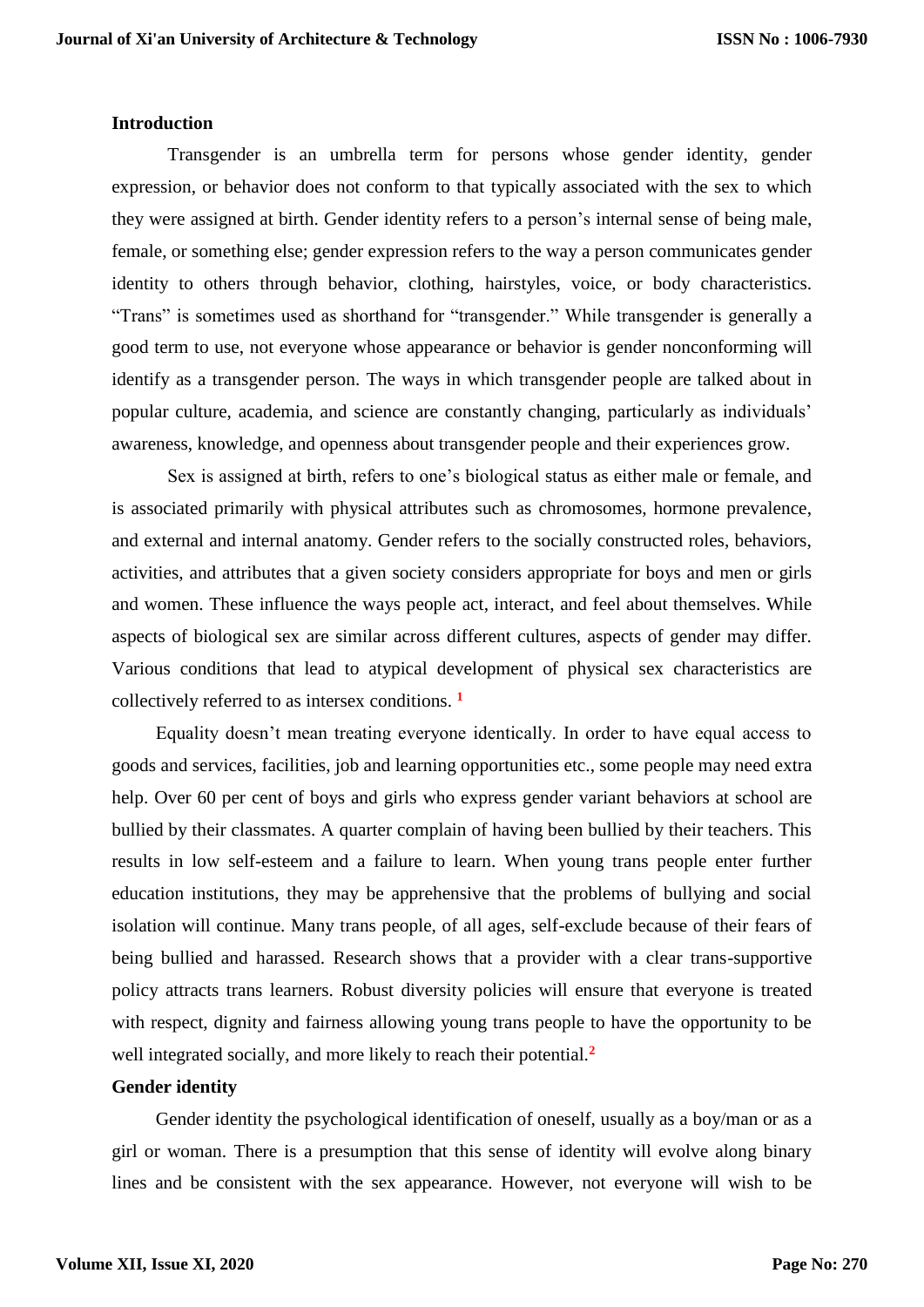constrained by that binary form of categorization. Some people experience a gender identity that is completely inconsistent with their sex appearance, or may be neutral, or may embrace aspects of both man and woman. "Gender identity" refers to a person's internal, deeply felt sense of being either male or female, or something other or in between. Because gender identity is internal and personally defined, it is not visible to others. In contrast, a person's "gender expression" is external and socially perceived. Gender expression refers to all of the external characteristics and behaviors that are socially defined as either masculine or feminine, such as dress, mannerisms, speech patterns and social interactions.**<sup>3</sup>**

## **Transgender Rights**

Basic civil rights protections for trans people ensure their ability to live and work as productive members of society. Even from a purely pragmatic perspective, the social cost of discrimination is much greater in the long run than the cost of inclusion. Antitrans discrimination forces many trans people into a deadly cycle of poverty and unemployment. It prevents them from putting their abilities and skills to constructive uses, and often forces them into illegal activities in order to survive. Ultimately, however, the most compelling arguments in favor of providing transgendered people with basic legal protections are those rooted in our common humanity. Transgender rights are simply human rights, based on the recognition that transgendered people are human beings deserving of common respect and dignity, regardless of their appearance or their choices about how to manage the transgender aspect of their lives. Just as gay, lesbian and bisexual people wish to be treated fairly and respectfully, and not discriminated against based upon whom they love or their consensual expression of sexuality, transgendered people seek the same levels of social safety and security and the same affirmation of our inherent equality.**<sup>4</sup>**

#### **Problem Statement**

- The society has no respect for transgender, they get insulted whenever they go.
- They feel humiliated and torcher, everywhere they go.
- They do not have the fundamental right.
- Railway protection force (RPF) are the biggest barrier for their income as they feel.
- The staff of RPF sometimes take strong action against transgenders and sometimes the constables do not hesitate to hit them.
- Some corrupted staff of RPF also get monthly commission from transgender.
- When they use the men's toilet, they are subjected to sexual harassment and sexual violence.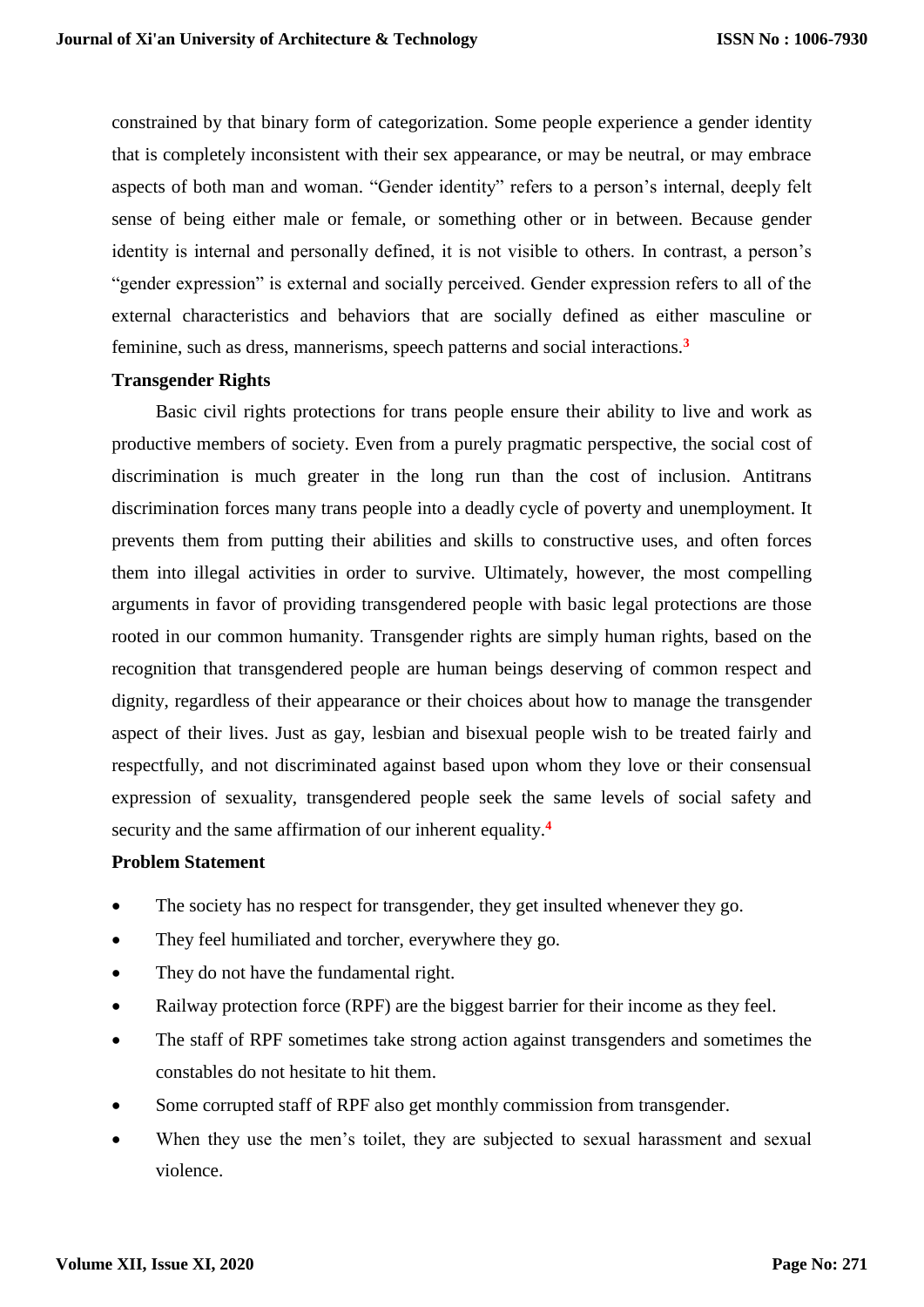- Therefore, most transgender women prefer to use the ladies' toilet; however, they report that women get scared when they see a transgender person in the toilet and start abusing them.
- Fear of relationships or loss of relationships.

## **Objectives:**

- To understand gender, gender concepts and definitions.
- To Estimate the Occupational structure of Transgenders.
- To understand the life, freedom and dignity pains and pleaser of T.G.
- To develop an alternative source of earning.

#### **Methodology**

For this research paper depend on both primary and secondary data. For this study have to adopted feminist methodology like, Observation, Personal- Interview, Case Study and Oral History methods. For the secondary data depends on books, journals, articles, newspaper, various reports and net searching. Personal interview has been conducted with the help of both open and close ended structured questionnaire. Data and literature have to also be collected from various secondary sources.

## **Review of Literature**

**Chakrapani.V et al (1999)). "High-risk sexual practices among hijras in commercial sex work in Chennai",** in this present study conducted in Tamil Nadu on the discrimination faced by hijras in sex work, in the Indian health-care system highlighted that the health care professionals do not know anything about them and do not treat them like other patients. They are often addressed in a disrespectful manner and the staff frequently uses male pronouns which they find very offensive. When the transgenders (called as Aravanis in Tamil Nadu) are reluctant to show their ano-rectal areas, they are subjected to abusive language from the examining physician or the assisting para medical staff. They are admitted to the male ward of the Sexually Transmitted Infections irrespective of their castration status or cross-dressing. Many of them are forced to wear male or ambiguous dress when they are in the male ward. They are also mocked and verbally abused by the co-patients in the ward. Some patients and or their attendants even sexually harass them and usually other patients and ward staff do not defend them in such situations.**<sup>5</sup>**

**Alphonse.M et al (2008) "Redefining social work standards in the context of globalization: lessons from India,"** the quat point stated that the postmodern theories and International Instruments also have added new perspectives in practice especially with the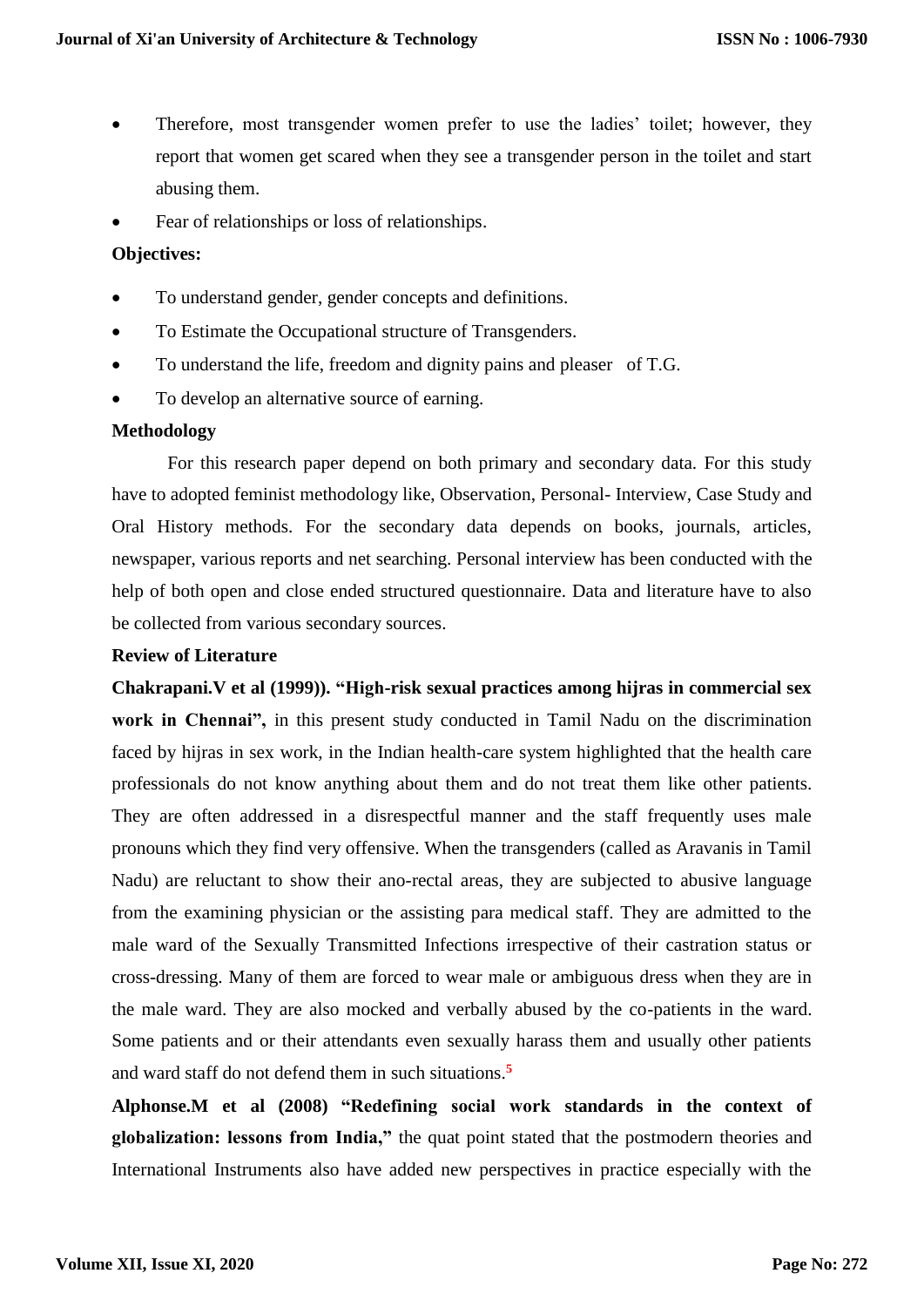marginalized groups in society, to bring out their grievances, experiences and world views. This study which explored one of the marginalized groups of society, i.e. that is the hijras, has made some efforts to bring out the experiences of hijras in their own words and understanding. The study has also provided a closer look at hijras who see themselves as a third gender. This articulation and language are clearly defying the binary constructs of the gender by the patriarchal society as male and female only. The concept of a third gender raises many questions with regard to the stereotyping of gender roles. In a society where the gender roles of male and female are strictly specified, hijras as human beings, find themselves trapped as female soul in a male body. In other words, there is a definite clash here between what nature or biology expresses and what society dictates through its rigid social constructs of gender.**<sup>6</sup>**

**International Bill on Gender Rights (IBGR) (1993).** "**International Conference on Transgender Law and Employment Policy (ICTLEP)",** The International Bill on Gender Rights in its very first article enlists the civil right to define one's own gender identity regardless of chromosomal sex, genitalia, assigned birth sex, or initial gender role and further, no individual shall be denied Human or Civil Rights by virtue of a self-defined gender identity which is not in accord with chromosomal sex, genitalia, assigned birth sex, or initial gender role and as a corollary to this, it adds the right to free expression of once selfdefined gender identity. Given these two rights the IBGR also states the Right of Access to Gendered Space and Participation in Gendered Activity. It also elaborates that given the right to define once own gender identity, individuals should not be subject to psychiatric diagnosis or treatment solely on the basis of their gender identity or role.**<sup>7</sup>**

**Cheria.A et al (2004). "A human rights approach to Development: Resource book",** the study reveals that a number of stories of violations of their civic and political rights by the police. The rape law which can protect a woman becomes toothless to protect when the same violation is done against hijras. Sexual favours, bribes, corruption etc are criminal situations perpetrated by the authorities of law and order too while they blame hijras as antisocial groups. It is important in this context to emphasize the need of gender sensitization among police force, not just about the rights of women alone, but also of the sexual minorities and transgenders. This is a serious aspect to consider when one talks of civil liberty of citizens. Hence, an understanding of the complexities of human life needs to evolve in the Indian Judiciary and legislation in recognizing the rights of hijras/transgenders as equal citizens of India. **<sup>8</sup>**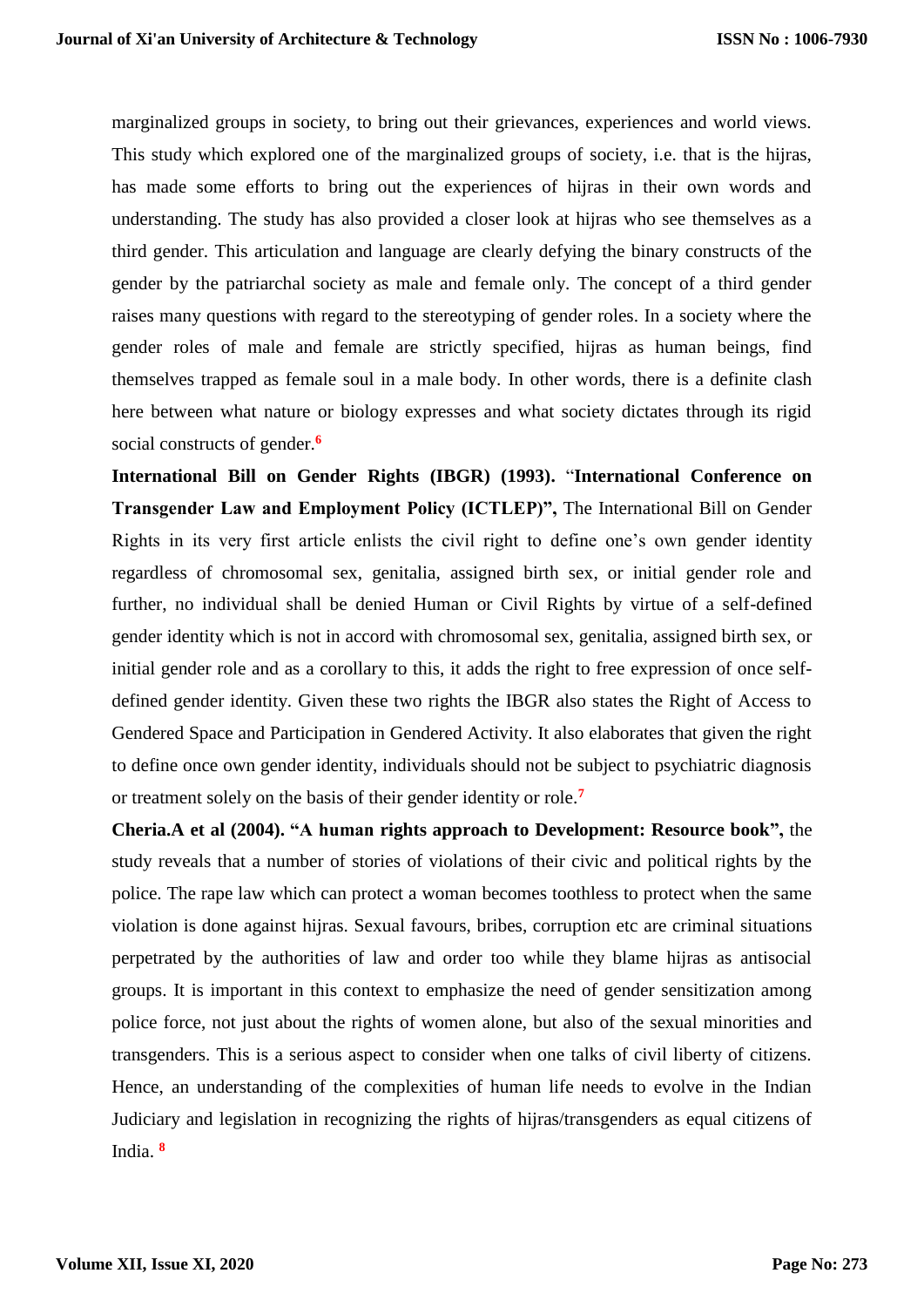**D. Venkatrama et al (2015). "A Study on Socio-Economic Issues of Third Genders in Tamil Nadu",** found that many MTF individuals who disclosed their gender identity at work were fired, demoted, pressured to quit, and subject to harassment by co-workers. If they remained on a job during a transition, they were pressured to have a rapid, complete, and convincing feminine presentation. They also found that MTF people lived full-time as women were vastly underemployed. Clements-Nolle, Marx, Guzman, and Katz (2001) found that FfMs had more education and a higher income than MTFs. Eighty-one percent of FfMs had obtained money in the past 6 months from part-or full-time employment, but only 40% of MTFs had obtained money that way. In Lombardi's study (1999), trans people who had a higher proportion of trans people and relatives among their close confidantes had fewer depressive symptoms than trans people with smaller proportions of trans people and relatives among their close confidantes. Lombardi compared these findings about the close confidantes of Trans people with results from the 1985.**<sup>9</sup>**

| ruentmeation or Transgenuers in Ouisna |                 |                                |                                      |                                     |                                        |  |
|----------------------------------------|-----------------|--------------------------------|--------------------------------------|-------------------------------------|----------------------------------------|--|
| SL. No                                 | <b>District</b> | No. of T.Gs<br>(SECC,<br>2011) | No. of T.Gs<br><b>Identification</b> | No. of T.Gs<br><b>Rehabilitated</b> | No. of T.G Skill<br><b>Development</b> |  |
| 1                                      | Angul           | 351                            | 195                                  | $\overline{0}$                      | $\overline{0}$                         |  |
| $\overline{2}$                         | <b>Balasore</b> | 281                            | 281                                  | $\boldsymbol{0}$                    | $\overline{0}$                         |  |
| 3                                      | Bargarh         | 31                             | 31                                   | 17                                  | $\overline{0}$                         |  |
| $\overline{4}$                         | <b>Bhadrak</b>  | 60                             | 60                                   | $\overline{0}$                      | $\boldsymbol{0}$                       |  |
| 5                                      | Balangir        | 438                            | 438                                  | 438                                 | $\overline{0}$                         |  |
| 6                                      | Boudh           | 03                             | 11                                   | $\overline{0}$                      | $\overline{0}$                         |  |
| $\overline{7}$                         | Cuttack         | 03                             | 183                                  | 04                                  | $\overline{0}$                         |  |
| 8                                      | Deogarh         | 07                             | 05                                   | $\theta$                            | $\overline{0}$                         |  |
| 9                                      | Dhenkanal       | 136                            | 20                                   | $\overline{0}$                      | $\overline{0}$                         |  |
| 10                                     | Gajapati        | 22                             | 20                                   | $\overline{0}$                      | $\overline{0}$                         |  |
| 11                                     | Ganjam          | 75                             | 75                                   | $\overline{0}$                      | $\overline{0}$                         |  |
| 12                                     | Jagatsinghpur   | $\overline{0}$                 | 05                                   | $\overline{0}$                      | 05                                     |  |
| 13                                     | Jajpur          | 30                             | 30                                   | 22                                  | $\overline{0}$                         |  |
| 14                                     | Jharasuguda     | 48                             | 44                                   | 44                                  | $\overline{0}$                         |  |
| 15                                     | Kalahandi       | 96                             | 96                                   | $\overline{0}$                      | $\overline{0}$                         |  |
| 16                                     | Kandhamal       | 46                             | 46                                   | 04                                  | 02                                     |  |
| 17                                     | Kendrapara      | $\overline{0}$                 | $\overline{0}$                       | $\overline{0}$                      | $\overline{0}$                         |  |
| 18                                     | Keonjhar        | 39                             | 39                                   | $\boldsymbol{0}$                    | $\overline{0}$                         |  |
| 19                                     | Khorda          | 362                            | 362                                  | $\overline{0}$                      | $\overline{0}$                         |  |
| 20                                     | Koraput         | 112                            | 112                                  | 79                                  | 19                                     |  |
| 21                                     | Malkangiri      | 56                             | 43                                   | 05                                  | $\overline{0}$                         |  |
| 22                                     | Mayurbhanj      | 352                            | 366                                  | 20                                  | $\overline{0}$                         |  |
| 23                                     | Nabarangpur     | 13                             | 13                                   | 13                                  | $\overline{0}$                         |  |
| 24                                     | Nayagarh        | 37                             | 36                                   | $\overline{0}$                      | $\overline{0}$                         |  |

**Table-1 Identification of Transgenders in Odisha**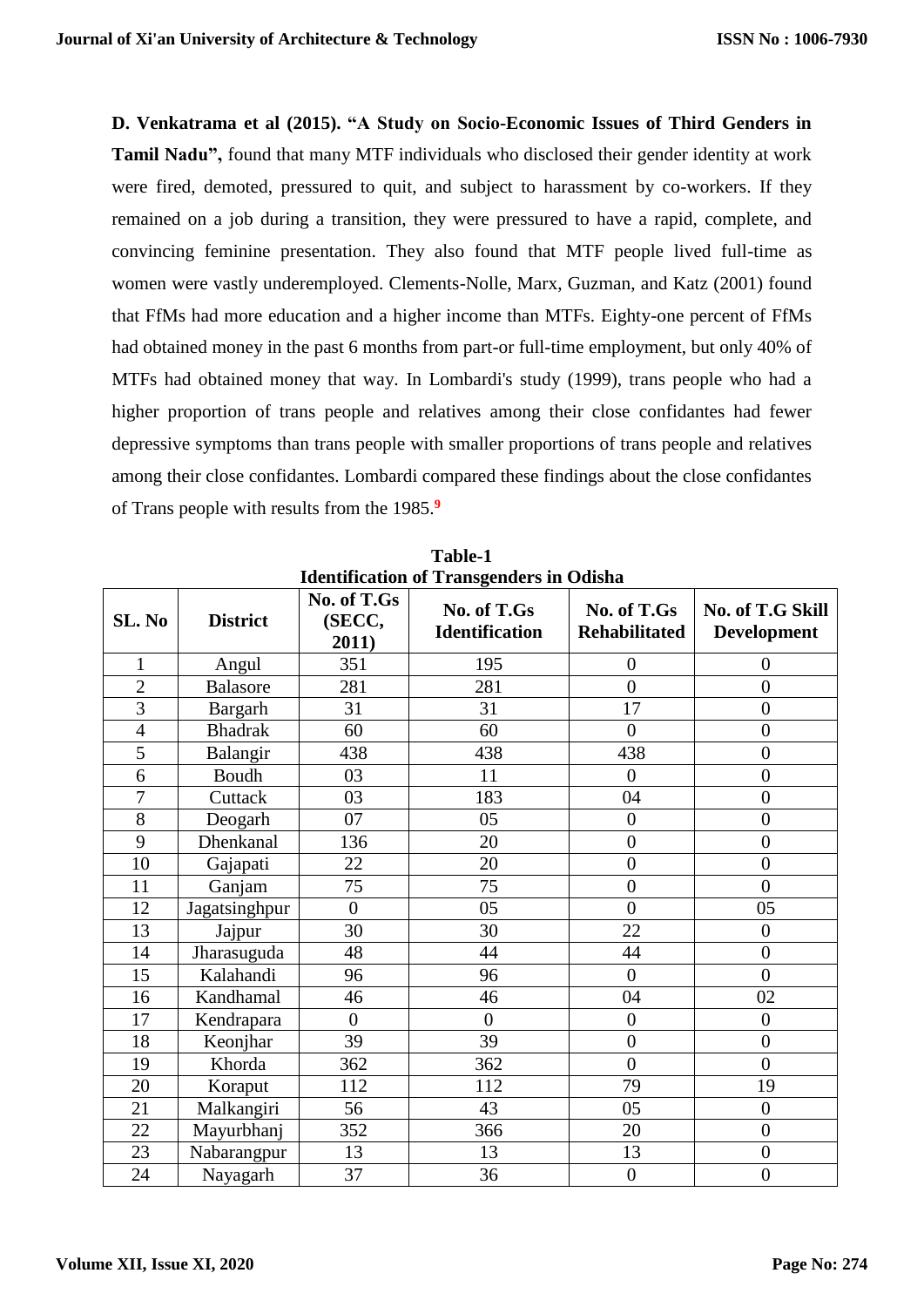| رے | Nuapada    |     | 38       |  |
|----|------------|-----|----------|--|
| 26 | Puri       |     |          |  |
| つつ | Rayagada   | 182 | $\Omega$ |  |
| 28 | Sambalpur  |     |          |  |
| 29 | Sonepur    | 29  | 29       |  |
| 30 | Sundargarh |     |          |  |

**Table No-2 Profile of Transgenders in Ganjam District**

| S.L No.        | Name of<br><b>Transgenders</b> | Age | <b>Education</b>           | Occupation                                                     | <b>Sex</b> |
|----------------|--------------------------------|-----|----------------------------|----------------------------------------------------------------|------------|
| $\mathbf{1}$   | Jyoti rani Kinner              | 27  | $+2$ (Science),<br>Diploma | Money Collect in Train,<br>Dance, Jatraand<br>Programme attend | Female     |
| $\overline{2}$ | Ankita Kinner                  | 27  | 10 <sup>th</sup>           | Money Collect in train                                         | Male       |
| $\overline{3}$ | Sanjna Kinner                  | 24  | 5 <sup>th</sup>            | Money Collect in train                                         | Male       |
| $\overline{4}$ | Sonam Kinner                   | 42  | 5 <sup>th</sup>            | Money Collect in<br>Tollgate                                   | Female     |
| 5              | Chabi Kinner                   | 25  | 5 <sup>th</sup>            | Money Collect in train                                         | Male       |
| 6              | Nandini Kinner                 | 25  | Nill                       | Money Collect in train                                         | Female     |
| $\overline{7}$ | <b>Barsha Kinner</b>           | 24  | 7 <sup>th</sup>            | Money Collect in train                                         | Female     |
| 8              | Tulasi Kinner                  | 24  | 5 <sup>th</sup>            | Money Collect in train,<br>Dance, Drama                        | Female     |
| 9              | Rupali Kinner                  | 22  | 8 <sup>th</sup>            | Money Collect in train                                         | Female     |
| 10             | Kajal Kinner                   | 32  | 5 <sup>th</sup>            | Money Collect in train                                         | Female     |
| 11             | Jyoti Kinner                   | 25  | 8 <sup>th</sup>            | Money Collect in train                                         | Female     |
| 12             | <b>Dhanesh Kinner</b>          | 24  | $8^{5h}$                   | Money Collect in train                                         | Male       |
| 13             | Alisa Kinner                   | 24  | Nill                       | Money Collect in train                                         | Male       |
| 14             | Minakhi Kinner                 | 26  | 8 <sup>th</sup>            | Money Collect in train                                         | Female     |
| 15             | Kalyani Kinner                 | 18  | 5 <sup>th</sup>            | Money Collect in train                                         | Female     |
| 16             | Sonali Kinner                  | 24  | 5 <sup>th</sup>            | Money Collect in train                                         | Female     |
| 17             | Nisa Kinner                    | 25  | Nill                       | Money Collect in train                                         | Female     |
| 18             | Sanjana Kinner                 | 35  | Nill                       | Money Collect in train                                         | Female     |
| 19             | Sunita Kinner                  | 28  | 5 <sup>th</sup>            | Money Collect in train                                         | Female     |
| 20             | Lipi Kinner                    | 23  | Nill                       | Money Collect in train                                         | Female     |
| 21             | Resma Kinner                   | 21  | 5 <sup>th</sup>            | Money Collect in train                                         | Female     |
| 22             | Arpita Kinner                  | 23  | 5 <sup>th</sup>            | Money Collect in<br>Tollgate                                   | Female     |
| 23             | <b>Sweety Kinner</b>           | 32  | $+2$                       | Private Company, Social<br>NGO                                 | Female     |
| 24             | Khusi Kinner                   | 20  | $10^{th}$ Pass             | Money Collect in<br>Tollgate                                   | Male       |
| 25             | Babi Kinner                    | 22  | Nill                       | Money Collect in train                                         | Female     |
| 26             | <b>Beby Kinner</b>             | 20  | Nill                       | Dance, drama                                                   | Male       |
| 27             | Anjali Kinner                  | 35  | 5 <sup>th</sup>            | Money Collect in train                                         | Female     |
| 28             | Rama Kinner                    | 27  | Nill                       | Money Collect in train                                         | Female     |
| 29             | Anita Kinner                   | 35  | 5 <sup>th</sup>            | Money Collect in<br>Tollgate, Dance, Jatara                    | Female     |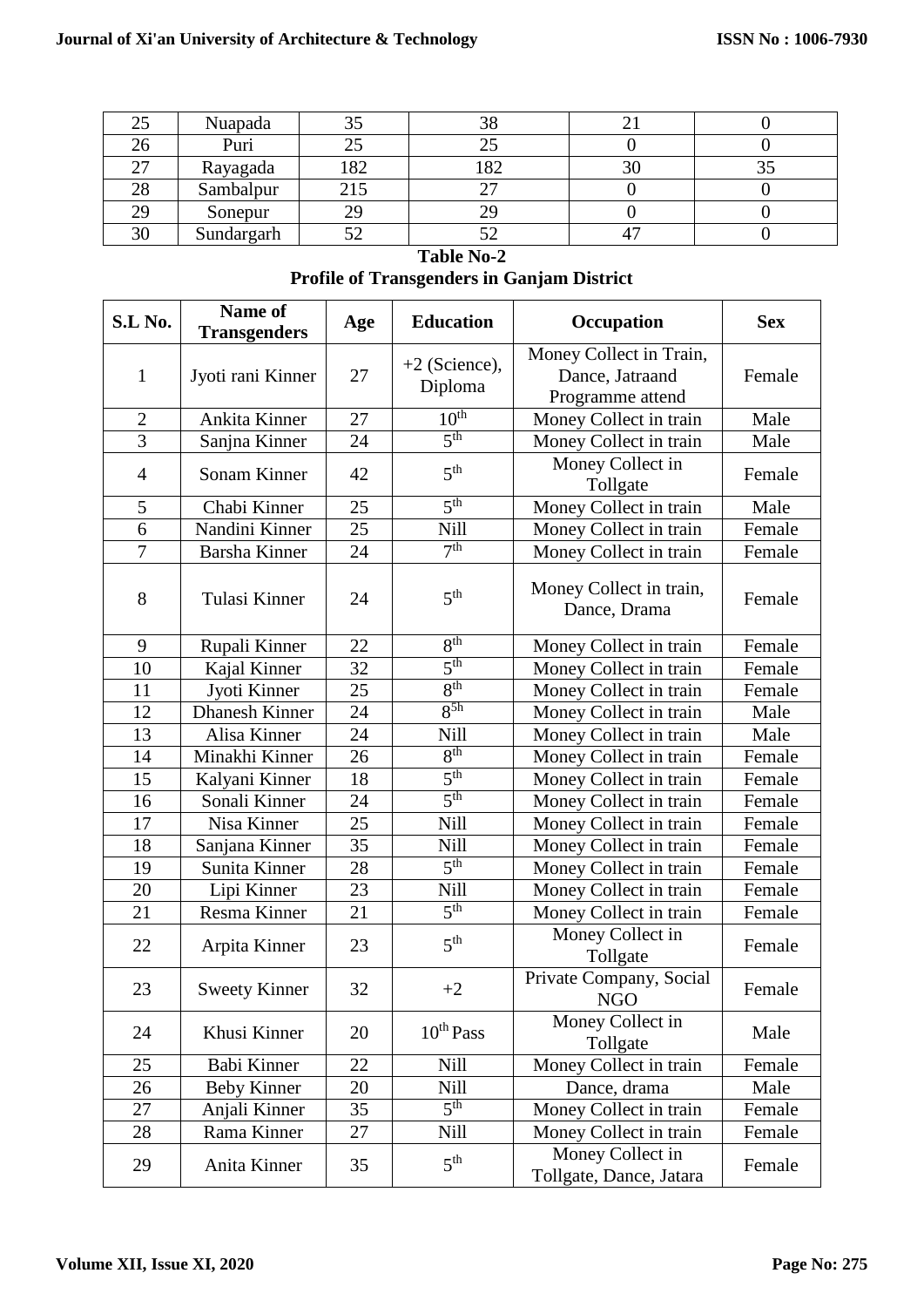| 30 | <b>Chinty Kinner</b>  | 17 | $R^{th}$                                             | Money Collect in Train                              | Female |
|----|-----------------------|----|------------------------------------------------------|-----------------------------------------------------|--------|
| 31 | Tarini Kinner         | 19 | $+2$ Cont.<br>Rajadhani<br>College,<br><b>BBSR</b>   | Dance Teaching to<br>Children                       | Female |
| 32 | Puja Kinner           | 45 | 7 <sup>th</sup>                                      | Money Collect in Train                              | Female |
| 33 | Sandhya Kinner        | 23 | 6 <sup>th</sup>                                      | Money Collect in Train                              | Female |
| 34 | Sunita Kinner         | 40 | 5 <sup>th</sup>                                      | Money Collect in Train                              | Female |
| 35 | Sophia Kinner         | 19 | $+2$ Arts                                            | Office Job, Service                                 | Female |
| 36 | Arati Kinner          | 18 | 5 <sup>th</sup>                                      | Money Collect in Train                              | Female |
| 37 | Debika Kinner         | 22 | q <sup>th</sup>                                      | Money Collect in<br>Tollgate                        | Female |
| 38 | Soheen Kinner         | 28 | $+3$                                                 | Service                                             | Female |
| 39 | <b>Bandana Kinner</b> | 25 | 8 <sup>th</sup>                                      | Money Collect in Train                              | Female |
| 40 | Roji Kinner           | 21 | 10 <sup>th</sup>                                     | Money Collect in Train                              | Female |
| 41 | Lipi Kinner           | 33 | 6 <sup>th</sup>                                      | Money Collect in Train                              | Female |
| 42 | Jaya Kinner           | 19 | 7 <sup>th</sup>                                      | Money Collect in Train                              | Male   |
| 43 | Sofia Kinner          | 23 | P.G<br>(Sanskrutika<br>Mohabidyala,<br>Odisi Nrutya) | P.G (Sanskrutika<br>Mohabidyalaya, Odisi<br>Nrutya) | Female |
| 44 | Sonu Kinner           | 22 | $10^{\text{th}}$                                     | Money Collect in Train,<br>Dance                    | Male   |
| 45 | Sona Kinner           | 26 | 10 <sup>th</sup>                                     | Money Collect in<br>Tollgate                        | Female |
| 46 | Pinki Kinner          | 17 | 10 <sup>th</sup>                                     | Sex Work                                            | Female |
| 47 | Puja Kinner           | 28 | 5 <sup>th</sup>                                      | Money Collect in<br>Tollgate                        | Female |
| 48 | Jaya Kinner           | 25 | 5 <sup>th</sup>                                      | Money Collect in<br>Tollgate                        | Female |
| 49 | Sonali Kinner         | 27 | 10 <sup>th</sup> Pass                                | Money Collect in Train                              | Female |
| 50 | Minati Kinner         | 38 | 7 <sup>th</sup>                                      | NGO work, (Biswa<br>Jibana Seba Sangha)             | Female |

## **Result and Discussion**

The term transgender's or Transgender person/people/population 'used in this document is being used as an umbrella term to include all individuals who do not conform to rigid, binary gender constructions, and who express or present a departure from social and culturally prevalent stereotypical gender roles. It refers to all gender variant people and describes a wide range of identities and experiences including but not limited to: preoperative, post-operative and non-operative transsexual people (who strongly identify with the gender opposite to their biological sex); male and female cross-dressers; and men and women regardless of sexual orientation, whose appearance or characteristics are perceived to be gender-atypical. A male-to-female transgender person is referred to as 'transgender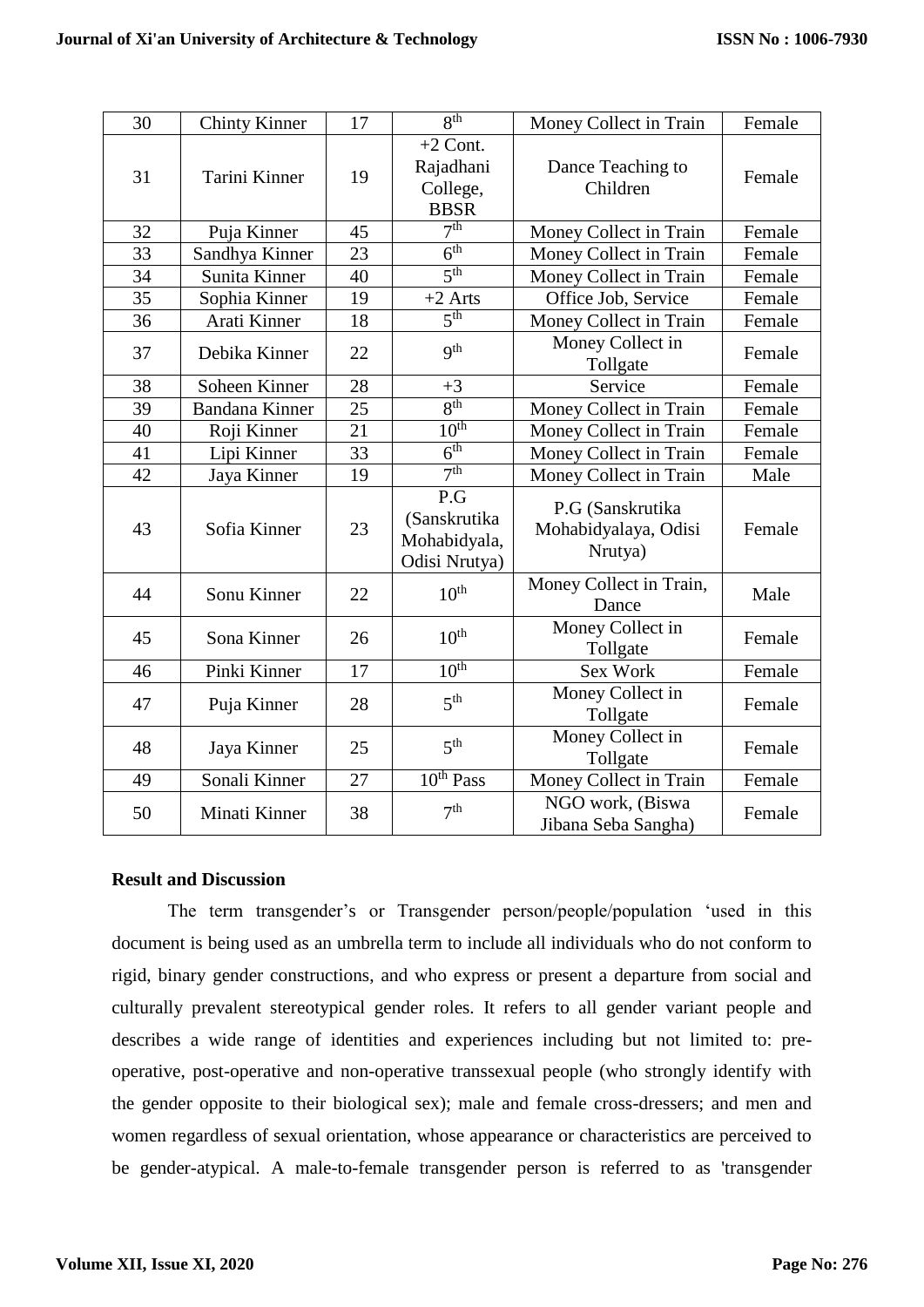woman' and a female-to-male transgender person, as 'transgender man'. The below table presents that age, occupation and educational status of Transgenders life.

| <b>Sex of Transgenders in Ganjam District</b> |                   |  |  |  |
|-----------------------------------------------|-------------------|--|--|--|
| <b>Sex Group</b>                              | <b>Percentage</b> |  |  |  |
| <b>Male</b>                                   |                   |  |  |  |
| <b>Female</b>                                 |                   |  |  |  |
| <b>Total</b>                                  |                   |  |  |  |

**Table-3**

Our respondent were mostly Female Transgenders constituting 42 percentage and 18

percentage were Male Transgenders in as respondent of Transgenders.



**Figure No-1 Sex of Transgenders in Ganjam District**

| Table-4<br><b>Age of Transgender in Ganjam District</b> |      |            |  |  |  |
|---------------------------------------------------------|------|------------|--|--|--|
| <b>Age Groups</b>                                       | No's | Percentage |  |  |  |
| $15 - 20$                                               | 9    | 18         |  |  |  |
| $21 - 25$                                               | 22   | 44         |  |  |  |
| $26 - 30$                                               | 9    | 18         |  |  |  |
| $31 - 35$                                               | 6    | 12         |  |  |  |
| $36 - 40$                                               | 2    | 4          |  |  |  |
| $41 - 45$                                               | 2    |            |  |  |  |
| Total                                                   | 50   | 100        |  |  |  |

Our respondent universe sample size 44 percentage respondent attained is 50. Maximum no of Age of Transgenders within 21-25 years of age constitutes 44 percentages.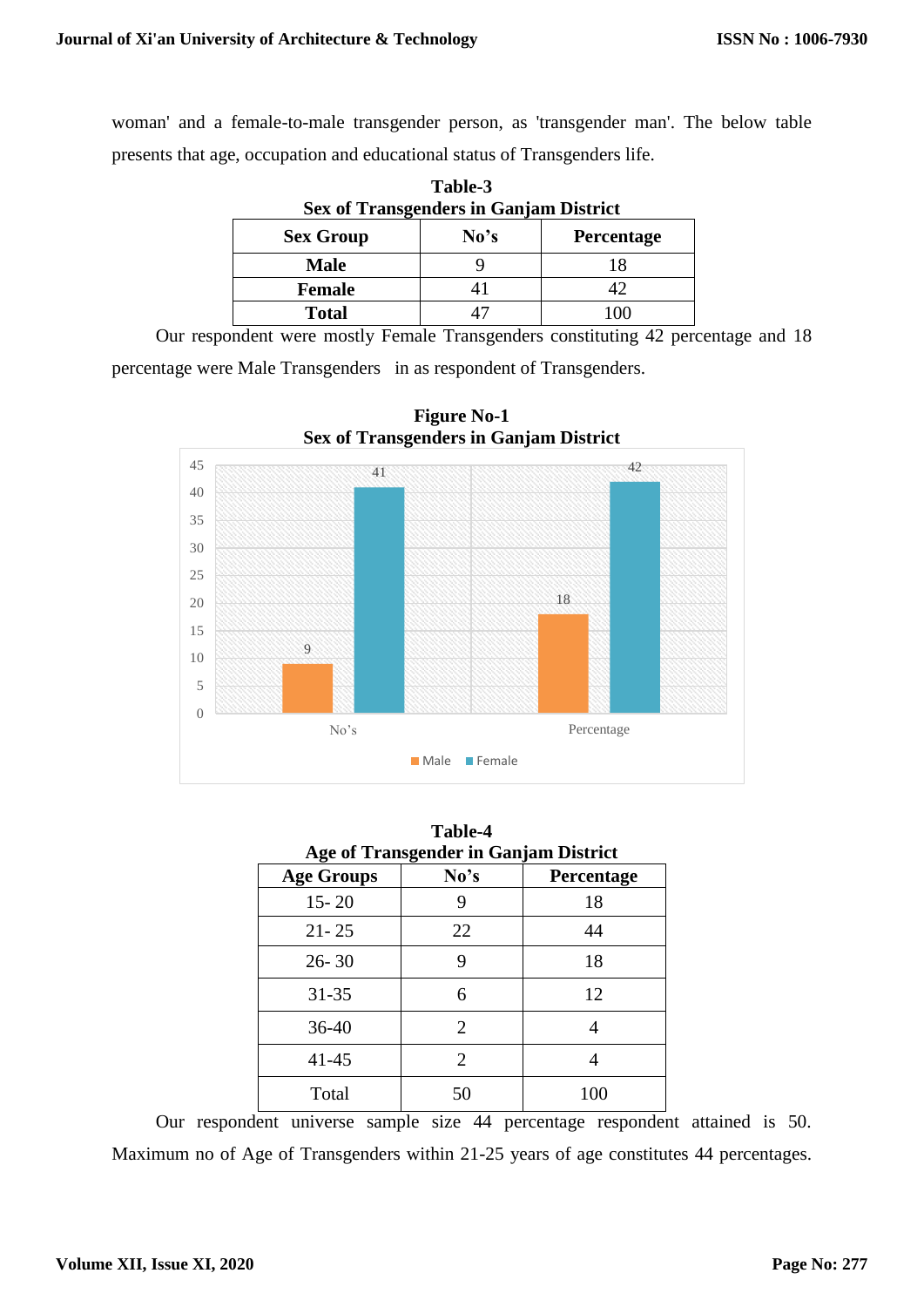Only 18 percentages Transgenders were found between 15-20 and 26 -30 years, 31-35 years of age group and only constitute 12 percentage were found, similar percentage 36-40 and 41- 45 we and 4 percentage are Transgenders. Figure:2 shows that more than 44 percentage of transgenders comes under 21 to 25 age limit rest of them by minimum 4 percentage transgenders comes under 36 to 45 age limits, the study revealed that very young people more than become a transgender community in the modern generation.



**Figure No-2 Age of Transgender in Ganjam District**

**Table No-5 Educational Level of Transgenders in Ganjam District**

| <b>Literacy Level</b> | No's | Percentage |
|-----------------------|------|------------|
| Primary               | 16   | 38.09      |
| Upper primary         |      | 14.28      |
| <b>High School</b>    | 14   | 33.33      |
| $+2$                  |      | 9.52       |
| $+3$                  |      | 2.38       |
| P.G                   |      | 2.38       |
| Total                 |      | 100        |

Our respondent were mostly studied up to level primary coustiduly 38.09 percentage of the total sample, 14.28 percentage studied up to upper primary level, High school level 33.33 percentages studied,+2 level 09.52 percentage are Transgenders studied up to +3 and P.G level 2.38 percentage. The figure 3 shows that 38.09 percent of the transgender's student going to primary education and 14.28 percent transgender's student going to the upper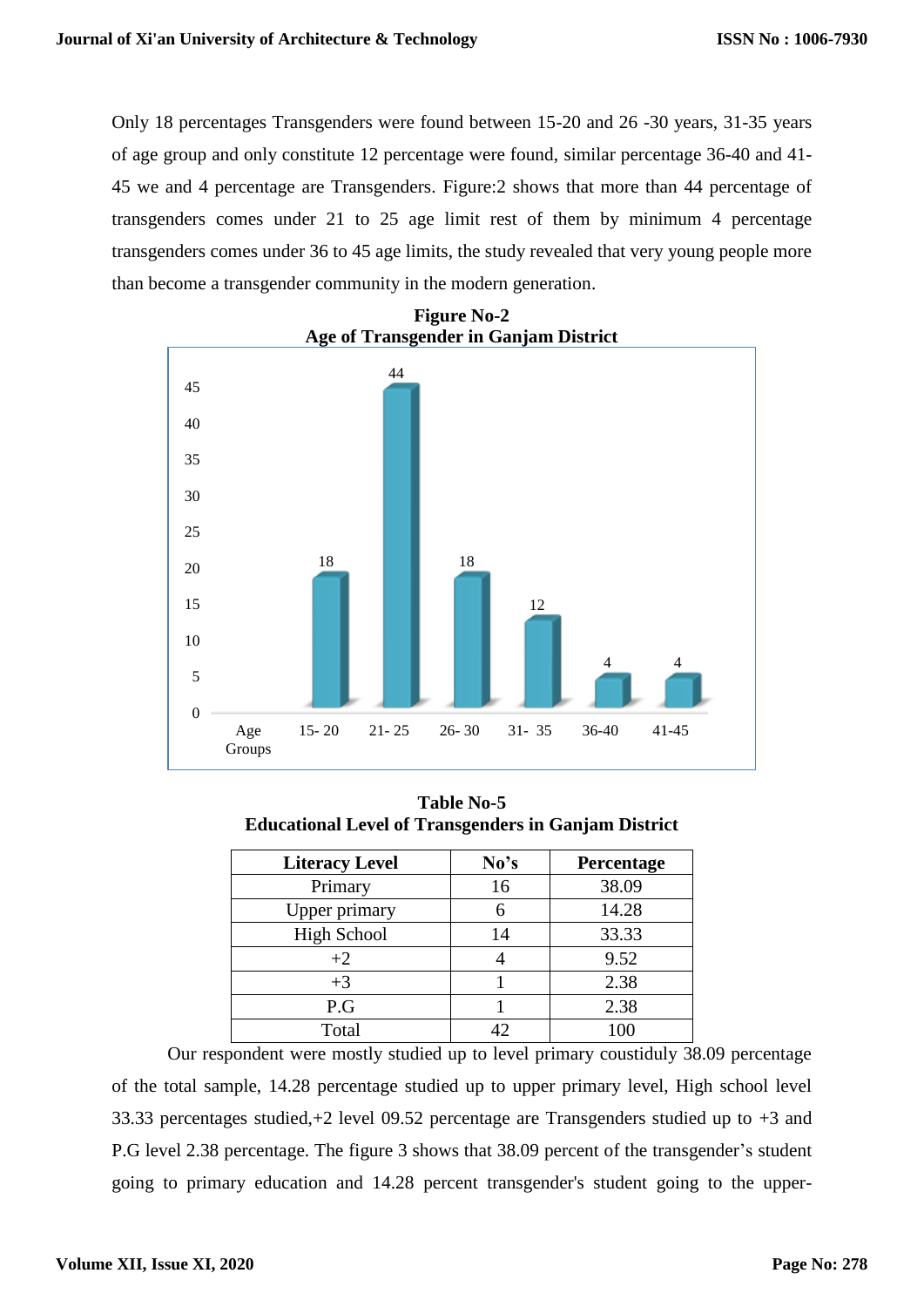primary very low-level student of transgenders going to +3 and post-graduation study so the beginning is well starting by the transgender's family in this modern era.



**Figure No-3**

| <b>Occupational Structure of Transgenders in Ganjam District</b> |                             |                             |  |  |
|------------------------------------------------------------------|-----------------------------|-----------------------------|--|--|
| <b>Type of Work</b>                                              | No's                        | Percentage                  |  |  |
| Money collect in Train and Tollgate                              | 37                          | 74                          |  |  |
| Money collect in Train, attend Dance<br>and Programme            | 5                           | 10                          |  |  |
| <b>Students</b>                                                  | $\mathcal{D}_{\mathcal{A}}$ |                             |  |  |
| Private Job and NGO                                              | 5                           | 10                          |  |  |
| Sex work                                                         |                             | $\mathcal{D}_{\mathcal{L}}$ |  |  |
| Total                                                            | 50                          | 100                         |  |  |

**Table no-6**

Table-06 shows the occupational status of respondent, Transgender were mostly busy in Money collect in Train and Tollgate 74 percentage of the total sample. Only 10 percentage were Money collect in Train, attend dance, programme and private Job or NGO. (Non-Governmental Organisation). The transgender's most working place is the train, bus stand, public market place and door to door has visited to clapping to beg money. Figure: 4 shows that 74 percent of money collection from the train and 10 percentage were Money collect in Train, attend dance, programme and private Job or NGO and Each 4 percent of money collection from programme and students. More collection money came from the travelling train and only 2 percentage Transgender Sex work.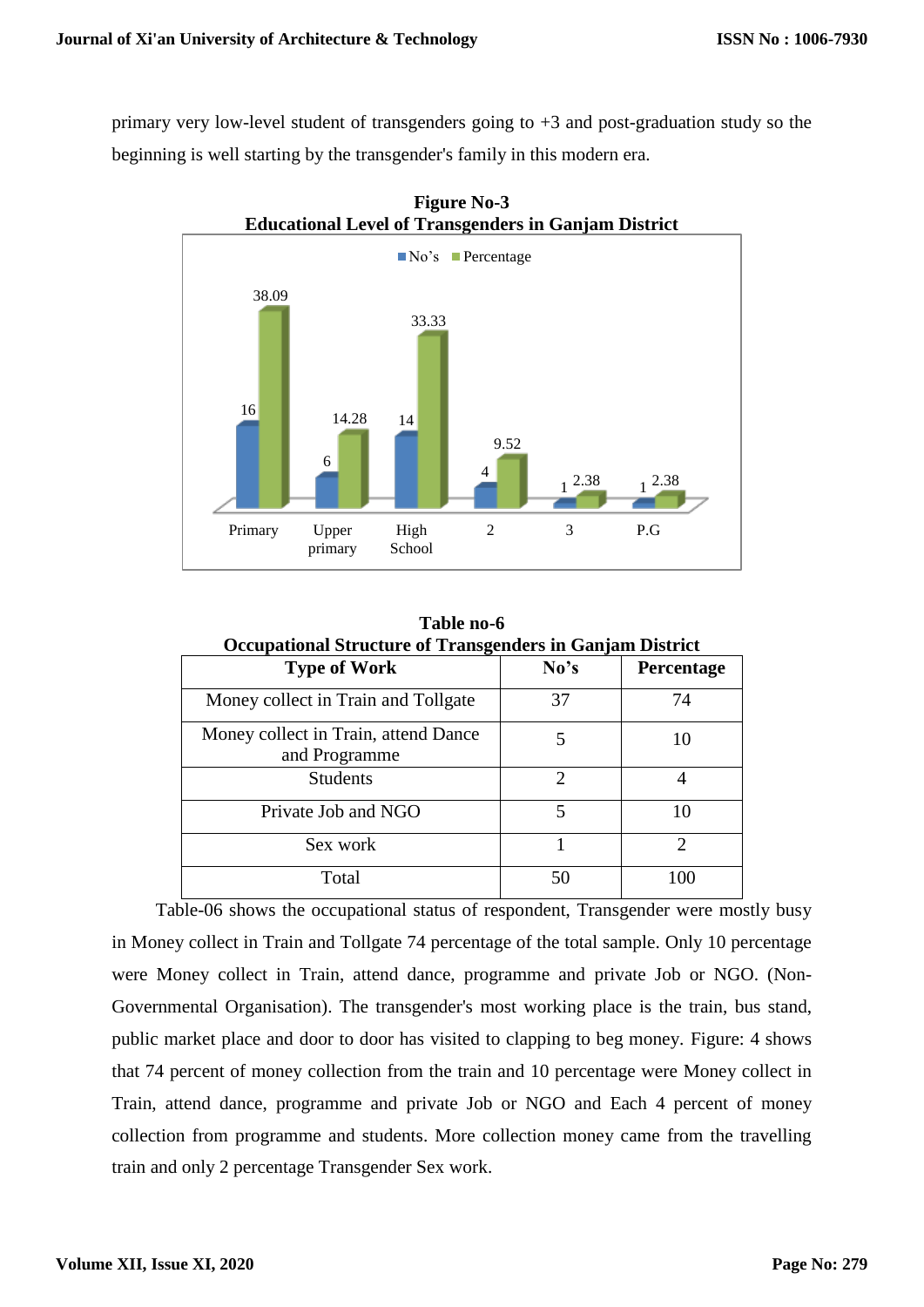**74% 10% 4% 10%** <sup>2%</sup> **I** Money collect in Train and Tollgate Money collect in Train , attend Dance and programme ■ Students **Private Job and enjio** ■ Sex work

**Figure no-4 Occupational Structure of Transgenders in Ganjam District**

# **Conclusion**

In my pilot study, after interacting with many transgender people, we came to know their various problems they are facing in their daily life is really a strong point to consider. They are also a part of our society and they also have the rights to live their life with respect and dignity. Society and Government should settle their problems and take corrective actions to establish them by with providing them a respectable source of income. As widows, old age persons get the compensating amount, so T.G deserves to get some sympathetic compensation from government. I have taken this empirical study on "Transgender in Odisha" will Our respondent give like light on their life will from Odisha.